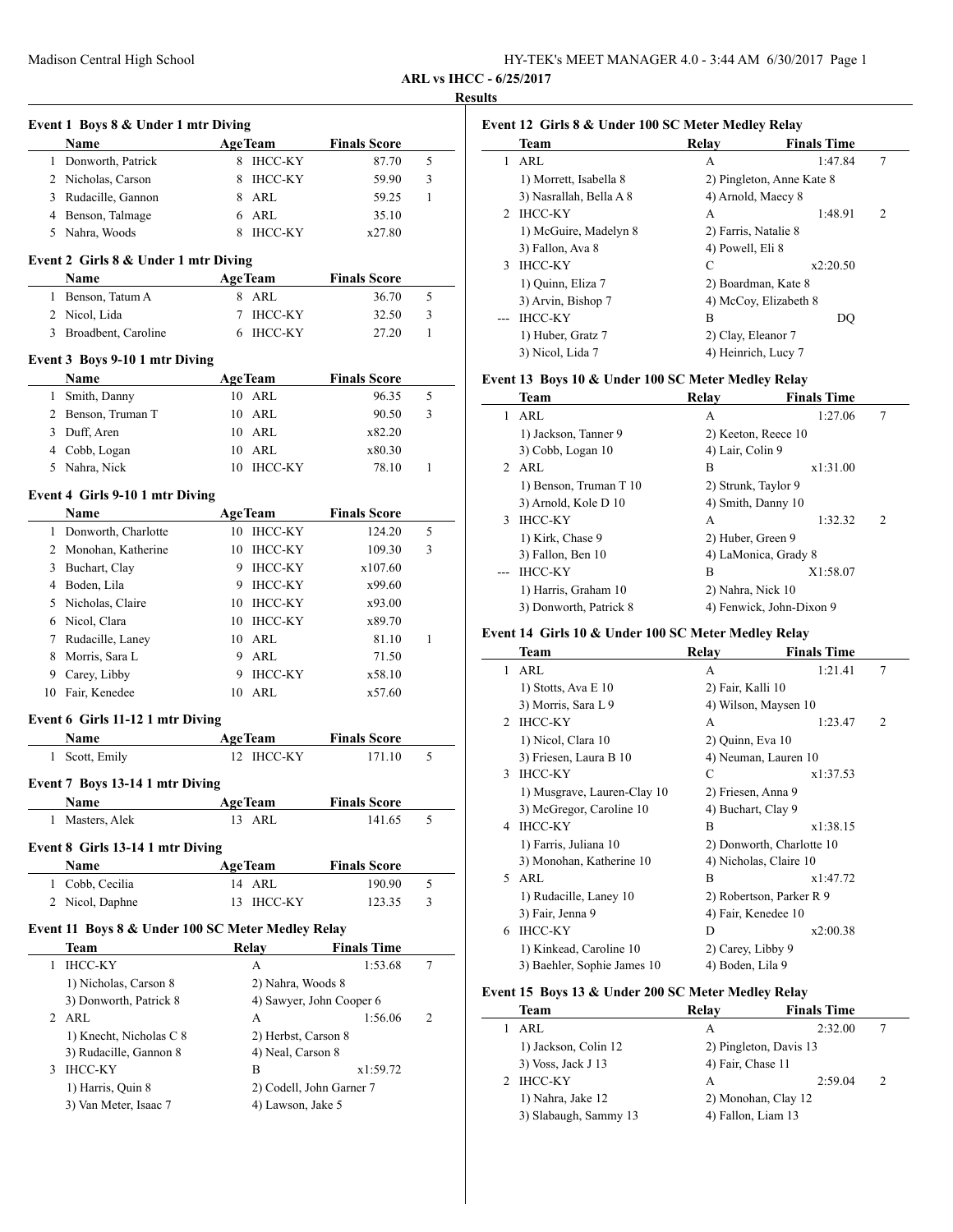**ARL vs IHCC - 6/25/2017**

#### **Results**

 $\overline{\phantom{a}}$ 

| Event 16 Girls 13 & Under 200 SC Meter Medley Relay |  |
|-----------------------------------------------------|--|
|-----------------------------------------------------|--|

| Team                  | Relay              | <b>Finals Time</b>     |               |
|-----------------------|--------------------|------------------------|---------------|
| <b>IHCC-KY</b>        | А                  | 2:21.59                |               |
| 1) Nicol, Daphne 13   |                    | 2) Musgrave, Dakota 12 |               |
| 3) Carey, Grace 12    | 4) Scott, Emily 12 |                        |               |
| 2 ARL                 | А                  | 2:23.22                | $\mathcal{P}$ |
| 1) Stotts, Olivia 12  |                    | 2) Taylor, Victoria 13 |               |
| 3) Dobbins, Lily D 11 |                    | 4) Otieno, Rebecca 13  |               |

### **Event 18 Girls 200 SC Meter Medley Relay**

| Team                     | Relay             | <b>Finals Time</b>      |               |
|--------------------------|-------------------|-------------------------|---------------|
| ARL                      | А                 | 2:26.50                 |               |
| 1) Thompson, Abby 18     |                   | 2) Cobb, Cecilia 14     |               |
| 3) Young, Olivia 14      |                   | 4) Nasrallah, Lexi 17   |               |
| <b>IHCC-KY</b>           | А                 | 2:43.69                 | $\mathcal{P}$ |
| 1) Milward, Kate 14      |                   | 2) Sturgill, Kendall 16 |               |
| 3) Nielsen, Elizabeth 15 | 4) Hisle, Ella 13 |                         |               |

# **Event 19 Boys 6 & Under 25 SC Meter Freestyle**

| <b>Name</b> |                     | <b>AgeTeam</b>       | <b>Finals Time</b> |   |
|-------------|---------------------|----------------------|--------------------|---|
| 1.          | Sawyer, John Cooper | <b>IHCC-KY</b><br>6  | J23.38             | 5 |
|             | 2 Benson, Talmage   | 6 ARL                | J24.91             | 3 |
|             | 3 Morris, Jackson   | ARL<br>6.            | J26.66             |   |
|             | 4 Lawson, Jake      | <b>IHCC-KY</b>       | J23.01             |   |
|             | 5 Huber, Sloan      | <b>IHCC-KY</b><br>5. | x38.03             |   |
|             | *6 Milward, Daniel  | <b>IHCC-KY</b>       | x45.00             |   |
|             | *6 McHale, Daniel   | ARL<br>5.            | xJ52.88            |   |
|             | Friesen, Van        | <b>IHCC-KY</b>       | x45.38             |   |
| 8           | Dalton, Reilly      | <b>IHCC-KY</b>       | x48.93             |   |
| 10          | Boardman, Briggs    | <b>IHCC-KY</b>       | x1:19.47           |   |

# **Event 20 Girls 6 & Under 25 SC Meter Freestyle**

|     | Name                | <b>AgeTeam</b>      | <b>Finals Time</b> |   |
|-----|---------------------|---------------------|--------------------|---|
| 1   | Cecil, Lizzie       | ARL<br>6            | 26.47              | 5 |
| 2   | Kinkead, Margot     | <b>IHCC-KY</b><br>6 | 26.56              |   |
| 3   | Moore, Hunter       | <b>IHCC-KY</b><br>6 | 29.54              | 3 |
| 4   | Broadbent, Caroline | <b>IHCC-KY</b><br>6 | x32.00             | 1 |
| 5   | Arvin, McCutchen    | <b>IHCC-KY</b><br>6 | x32.69             |   |
| 6   | Barr, Eleanor       | IHCC-KY<br>6        | x33.40             |   |
| 7   | McGuire, Meredith   | <b>IHCC-KY</b><br>6 | x33.85             |   |
| 8   | Phillips, Claire    | ARL<br>6            | 34.12              |   |
| 9   | LaMonica, Clay      | <b>IHCC-KY</b><br>5 | x37.72             |   |
| 10  | Howard, Maci Jo     | ARL<br>4            | x42.28             |   |
| 11  | Monohan, Caroline   | IHCC-KY<br>4        | x46.72             |   |
| 12  | Des Cognets, Davis  | <b>IHCC-KY</b><br>5 | x47.78             |   |
| 13  | Morrow, Rielly      | <b>IHCC-KY</b><br>4 | x1:17.28           |   |
| --- | Proffitt, Molly     | ARL<br>5.           | X45.47             |   |
|     | Pingleton, Mia Rose | ARL<br>6            | X47.65             |   |
|     | Walach, Emily       | ARL<br>6            | X48.56             |   |
|     | Cecil, Madeline     | ARL<br>4            | X1:28.10           |   |

| <b>Name</b>         | <b>AgeTeam</b>      | <b>Finals Time</b> |   |
|---------------------|---------------------|--------------------|---|
| 1 LaMonica, Grady   | <b>IHCC-KY</b><br>8 | 19.53              | 5 |
| 2 Donworth, Patrick | <b>IHCC-KY</b><br>8 | 20.70              | 3 |
| 3 Howard, Jace      | ARL                 | 22.16              |   |
| 4 Neal, Carson      | ARL<br>8            | 23.34              |   |
| 5 Nicholas, Carson  | <b>IHCC-KY</b>      | x24.53             |   |
| Van Meter. Isaac    | <b>IHCC-KY</b>      | x25.94             |   |
|                     |                     |                    |   |

| 7                   | Knecht, Nicholas C  | 8 | ARL            | x26.06 |
|---------------------|---------------------|---|----------------|--------|
| 8                   | Codell, John Garner | 7 | <b>IHCC-KY</b> | x26.18 |
| 9                   | Harris, Quin        | 8 | <b>IHCC-KY</b> | x27.25 |
| 10                  | Nahra, Woods        | 8 | <b>IHCC-KY</b> | x27.85 |
| 11                  | Boardman, Henry     | 7 | <b>IHCC-KY</b> | x29.28 |
| 12                  | Vaughan, Emory      | 7 | <b>IHCC-KY</b> | x30.44 |
| 13                  | Graham, Reid        | 7 | <b>IHCC-KY</b> | x32.03 |
| 14                  | Vaughan, Cannon     | 7 | <b>IHCC-KY</b> | x36.37 |
| 15                  | McLean, Shep        | 7 | <b>IHCC-KY</b> | x50.49 |
|                     | Perry, Lawson G     | 7 | ARL            | X22.25 |
|                     | Herbst, Carson      | 8 | ARL            | X24.50 |
| $\qquad \qquad - -$ | Reljac, Michael     | 7 | ARL            | X26.06 |
| $---$               | Kidd, Garrett       | 8 | ARL            | X30.69 |
| $---$               | Rudacille, Gannon   | 8 | ARL            | X31.13 |
|                     | Blakeman, Logan     | 8 | ARL            | X34.53 |
|                     | Coy, Bond           | 7 | ARL            | X37.41 |
|                     | Herbst, Ryker       | 7 | ARL            | X39.53 |

# **Event 22 Girls 7-8 25 SC Meter Freestyle**

|       | Name                 | <b>AgeTeam</b> |                | <b>Finals Time</b> |   |
|-------|----------------------|----------------|----------------|--------------------|---|
| 1     | Powell, Eli          | 8              | <b>IHCC-KY</b> | 19.69              | 5 |
| 2     | Pingleton, Anne Kate | 8              | ARL            | 19.85              | 3 |
| 3     | Fallon, Ava          | 8              | <b>IHCC-KY</b> | 20.50              | 1 |
| 4     | Morrett, Isabella    | 8              | <b>ARL</b>     | 21.97              |   |
| 5     | Nasrallah, Bella A   | 8              | ARL            | x22.15             |   |
| 6     | McGuire, Madelyn     | 8              | IHCC-KY        | x22.84             |   |
| 7     | Boardman, Kate       | 8              | <b>IHCC-KY</b> | x23.07             |   |
| 8     | Nicol, Lida          | 7              | <b>IHCC-KY</b> | x23.66             |   |
| 9     | McCoy, Elizabeth     | 8              | <b>IHCC-KY</b> | x24.69             |   |
| 10    | Heinrich, Lucy       | 7              | <b>IHCC-KY</b> | x25.97             |   |
| 11    | Farris, Natalie      | 8              | <b>IHCC-KY</b> | x28.22             |   |
| 12    | Huber, Gratz         | 7              | <b>IHCC-KY</b> | x28.60             |   |
| 13    | Clay, Eleanor        | 7              | <b>IHCC-KY</b> | x31.25             |   |
| 14    | Arvin, Bishop        | 7              | <b>IHCC-KY</b> | x31.68             |   |
| 15    | Quinn, Eliza         | 7              | <b>IHCC-KY</b> | x33.22             |   |
| 16    | Donworth, Maggie     | 7              | <b>IHCC-KY</b> | x44.96             |   |
| ---   | Arnold, Maecy        | 8              | <b>ARL</b>     | X24.78             |   |
| $---$ | Benson, Tatum A      | 8              | <b>ARL</b>     | X25.10             |   |
|       | Collier, Arabella G  | 7              | <b>ARL</b>     | X25.28             |   |
|       | Wiggins, Avery       | 7              | <b>ARL</b>     | X26.18             |   |
|       | Smith, Ann B         | 7              | ARL            | X27.72             |   |
|       | McHale, Lilly        | 8              | ARL            | X29.69             |   |
|       | Cornelison, Aubrey   | 7              | ARL            | X33.25             |   |
|       | Keeton, Josie        | 7              | ARL            | X34.06             |   |

# **Event 23 Boys 9-10 25 SC Meter Freestyle**

|   | Name               |    | <b>AgeTeam</b> | <b>Finals Time</b> |   |  |
|---|--------------------|----|----------------|--------------------|---|--|
|   | 1 Cobb, Logan      | 10 | ARL            | 16.87              | 5 |  |
| 2 | Fallon, Ben        | 10 | <b>IHCC-KY</b> | 17.50              | 3 |  |
| 3 | Jackson, Tanner    | 9  | ARL            | 18.31              | 1 |  |
| 4 | Kirk, Chase        | 9  | <b>IHCC-KY</b> | 19.00              |   |  |
|   | 5 Huber, Green     | 9  | <b>IHCC-KY</b> | x20.00             |   |  |
|   | 6 Lair, Colin      | 9  | ARL            | x21.28             |   |  |
|   | Nahra, Nick        | 10 | <b>IHCC-KY</b> | x25.03             |   |  |
| 8 | Harris, Graham     | 10 | IHCC-KY        | x27.03             |   |  |
|   | Benson, Truman T   | 10 | ARL            | X19.56             |   |  |
|   | Smith, Danny       | 10 | ARL            | X19.62             |   |  |
|   | --- Arnold, Kole D | 10 | ARL            | X19.75             |   |  |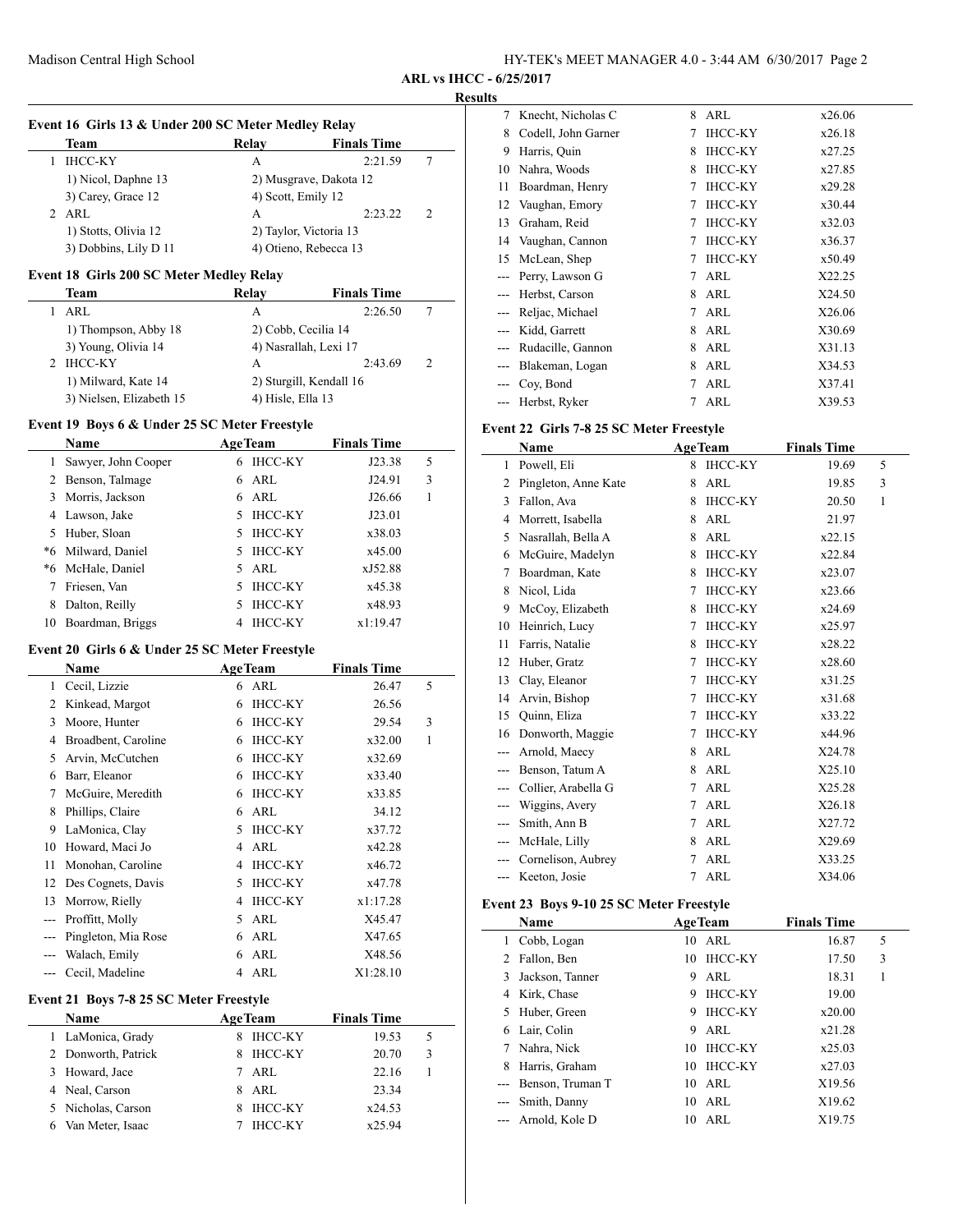| HY-TEK's MEET MANAGER 4.0 - 3:44 AM 6/30/2017 Page 3 |  |
|------------------------------------------------------|--|
|------------------------------------------------------|--|

**Name Age Team Finals Time** 1 Nasrallah, Anthony 14 ARL 28.12 5

# **ARL vs IHCC - 6/25/2017 Results**

 $\overline{\phantom{a}}$ 

 $\overline{a}$ 

# **(Event 23 Boys 9-10 25 SC Meter Freestyle)**

| <b>Name</b>          | <b>AgeTeam</b> | <b>Finals Time</b> |
|----------------------|----------------|--------------------|
| --- Bentley, Bryce D | ARL<br>9       | X20.47             |
| --- Keeton, Reece    | $10$ ARL       | X20.54             |
| --- Strunk, Taylor   | 9 ARL          | X20.59             |
| --- Kidd, Ryan       | 10 ARL         | X21.28             |
| --- Duff, Aren       | 10 ARL         | X22.09             |
| --- Dobbins, Brady A | ARL            | X23.44             |
| $-$ Coy, Mac         | ARL            | X34.22             |

### **Event 24 Girls 9-10 25 SC Meter Freestyle**

|       | Name                  | <b>AgeTeam</b>       | <b>Finals Time</b> |   |
|-------|-----------------------|----------------------|--------------------|---|
| 1     | Neuman, Lauren        | <b>IHCC-KY</b><br>10 | 16.72              | 3 |
| 2     | Fair, Kalli           | <b>ARL</b><br>10     | 16.94              | 5 |
| 3     | Kinkead, Caroline     | <b>IHCC-KY</b><br>10 | 17.28              |   |
| 4     | Stotts, Ava E         | <b>ARL</b><br>10     | 17.56              | 1 |
| 5     | Wilson, Maysen        | ARL<br>10            | x17.78             |   |
| 6     | Friesen, Laura B      | <b>IHCC-KY</b><br>10 | x18.25             |   |
| 7     | Quinn, Eva            | <b>IHCC-KY</b><br>10 | x18.65             |   |
| 8     | Musgrave, Lauren-Clay | <b>IHCC-KY</b><br>10 | x19.34             |   |
| 9     | Monohan, Katherine    | <b>IHCC-KY</b><br>10 | x19.37             |   |
| 10    | Nicol, Clara          | <b>IHCC-KY</b><br>10 | x19.87             |   |
| 11    | McGregor, Caroline    | <b>IHCC-KY</b><br>10 | x20.06             |   |
| 12    | Donworth, Charlotte   | <b>IHCC-KY</b><br>10 | x20.22             |   |
| 13    | Nicholas, Claire      | <b>IHCC-KY</b><br>10 | x20.38             |   |
| 14    | Farris, Juliana       | <b>IHCC-KY</b><br>10 | x20.87             |   |
| 15    | Buchart, Clay         | <b>IHCC-KY</b><br>9  | x21.88             |   |
| 16    | Boden, Lila           | <b>IHCC-KY</b><br>9  | x22.88             |   |
| 17    | Friesen, Anna         | <b>IHCC-KY</b><br>9  | x23.19             |   |
| 18    | Baehler, Sophie James | <b>IHCC-KY</b><br>10 | x27.69             |   |
| 19    | Carey, Libby          | <b>IHCC-KY</b><br>9  | x27.97             |   |
| $---$ | Morris, Sara L        | ARL<br>9             | X18.37             |   |
|       | Fair, Kenedee         | ARL<br>10            | X18.62             |   |
|       | Rudacille, Emerson    | ARL<br>10            | X21.34             |   |
| ---   | Fair, Jenna           | ARL<br>9             | X21.87             |   |
|       | Rudacille, Laney      | <b>ARL</b><br>10     | X22.19             |   |
| ---   | Robertson, Parker R   | 9<br><b>ARL</b>      | X24.69             |   |

### **Event 25 Boys 11-12 50 SC Meter Freestyle**

| <b>Name</b>       | <b>AgeTeam</b> | <b>Finals Time</b> |   |
|-------------------|----------------|--------------------|---|
| 1 Jackson, Colin  | 12 ARL         | 33.19              | 5 |
| 2 Nahra, Jake     | 12 IHCC-KY     | 38.66              | 3 |
| 3 Heinrich, Gist  | 11 IHCC-KY     | J40.97             |   |
| 4 Blakeman, Aidan | 12 ARL         | J41.31             |   |
| Fair, Chase<br>5. | ARL            | x41.78             |   |

### **Event 26 Girls 11-12 50 SC Meter Freestyle**

|   | <b>Name</b>       | <b>AgeTeam</b>             | <b>Finals Time</b> |  |
|---|-------------------|----------------------------|--------------------|--|
|   | Stotts, Olivia    | 12 ARL                     | 29.94<br>5         |  |
|   | 2 Carey, Grace    | 12 IHCC-KY                 | J33.00<br>3        |  |
| 3 | Musgrave, Dakota  | 12 IHCC-KY                 | J33.03             |  |
|   | 4 Dobbins, Lily D | ARL<br>11                  | 36.00              |  |
| 5 | Musgrave, Skylar  | 12 IHCC-KY                 | x39.06             |  |
| 6 | Rupp, Anna        | IHCC-KY<br>12 <sub>1</sub> | x39.56             |  |
| 7 | Duff, Kamryn      | ARL<br>11                  | x42.10             |  |
|   | --- Pirtle, Kylie | ARL                        | X47.28             |  |

|   | Voss, Jack J<br>2                                         | 13 ARL               | 31.25              | 3 |
|---|-----------------------------------------------------------|----------------------|--------------------|---|
|   | Pingleton, Davis<br>3                                     | 13 ARL               | x32.00             |   |
|   | Fallon, Liam<br>4                                         | <b>IHCC-KY</b><br>13 | 36.50              |   |
|   | Slabaugh, Sammy<br>5.                                     | IHCC-KY<br>13.       | 37.44              |   |
|   | --- Mayer, Caleb                                          | 14 ARL               | X32.71             |   |
|   |                                                           |                      |                    |   |
|   | Event 28 Girls 13-14 50 SC Meter Freestyle<br><b>Name</b> | <b>AgeTeam</b>       | <b>Finals Time</b> |   |
|   | Taylor, Victoria                                          | 13 ARL               | 30.16              | 5 |
| 3 | 2 Nicol, Daphne                                           | IHCC-KY<br>13        | 31.93              | 3 |
| 5 | Cobb, Cecilia<br>3                                        | 14 ARL               | 33.50              |   |
|   | Otieno, Rebecca                                           | 13 ARL               | X33.81             |   |

**Event 27 Boys 13-14 50 SC Meter Freestyle**

# **Event 29 Boys 50 SC Meter Freestyle**

| <b>Name</b>       | <b>AgeTeam</b> | <b>Finals Time</b> |  |
|-------------------|----------------|--------------------|--|
| 1 Brockman, Blake | 16 ARL         | 31.69              |  |
| 2 Monohan, Clay   | 12 IHCC-KY     | 43.44              |  |

### **Event 30 Girls 50 SC Meter Freestyle**

| Name                  | <b>AgeTeam</b> | <b>Finals Time</b> |  |
|-----------------------|----------------|--------------------|--|
| *1 Nielsen, Elizabeth | 15 IHCC-KY     | 31.66              |  |
| *1 Nasrallah, Lexi    | 17 ARL         | 31.66<br>4         |  |
| 3 Thompson, Abby      | 18 ARL         | 31.72              |  |
| 4 Scott, Emily        | 12 IHCC-KY     | 33.59              |  |
| 5 Sturgill, Kendall   | 16 IHCC-KY     | x40.38             |  |
| 6 Cole, Madison       | ARL            | x43.31             |  |

### **Event 31 Boys 6 & Under 25 SC Meter Backstroke**

|    | Name                  | <b>AgeTeam</b> | <b>Finals Time</b> |     |
|----|-----------------------|----------------|--------------------|-----|
|    | 1 Sawyer, John Cooper | 6 IHCC-KY      | 28.63              | 5   |
|    | 2 Morris, Jackson     | $6$ ARL        | 31.91              | 3   |
|    | *3 Benson, Talmage    | $6$ ARL        | 34.56              | 0.5 |
| *3 | Lawson, Jake          | <b>IHCC-KY</b> | 34.56              | 0.5 |
|    | 5 Milward, Daniel     | <b>IHCC-KY</b> | x40.75             |     |
|    | Huber, Sloan          | <b>IHCC-KY</b> | x44.41             |     |
|    | Dalton, Reilly        | <b>IHCC-KY</b> | x51.97             |     |

### **Event 32 Girls 6 & Under 25 SC Meter Backstroke**

|                | Name                | <b>AgeTeam</b>      | <b>Finals Time</b> |  |
|----------------|---------------------|---------------------|--------------------|--|
| 1              | Kinkead, Margot     | <b>IHCC-KY</b><br>6 | 5<br>28.09         |  |
| 2              | Moore, Hunter       | <b>IHCC-KY</b><br>6 | 3<br>29.37         |  |
| 3              | Cecil, Lizzie       | ARL<br>6            | 1<br>34.28         |  |
| 4              | Broadbent, Caroline | <b>IHCC-KY</b><br>6 | x38.25             |  |
| 5.             | McGuire, Meredith   | <b>IHCC-KY</b><br>6 | x39.56             |  |
| 6              | Phillips, Claire    | ARL<br>6            | 40.94              |  |
| 7              | LaMonica, Clay      | <b>IHCC-KY</b><br>5 | x41.56             |  |
| 8              | Howard, Maci Jo     | ARL<br>4            | x46.41             |  |
| 9              | Arvin, McCutchen    | <b>IHCC-KY</b><br>6 | x46.94             |  |
| 10             | Monohan, Caroline   | IHCC-KY<br>4        | x48.75             |  |
| 11             | Morrow, Rielly      | <b>IHCC-KY</b><br>4 | x1:40.65           |  |
| $\overline{a}$ | Proffitt, Molly     | ARL<br>5            | X49.13             |  |
| $---$          | Pingleton, Mia Rose | ARL<br>6            | X51.43             |  |
|                | Walach, Emily       | ARL<br>6            | X1:02.75           |  |
|                | Cecil, Madeline     | ARL<br>4            | X1:10.87           |  |
|                | Des Cognets, Davis  | <b>IHCC-KY</b><br>5 | DQ                 |  |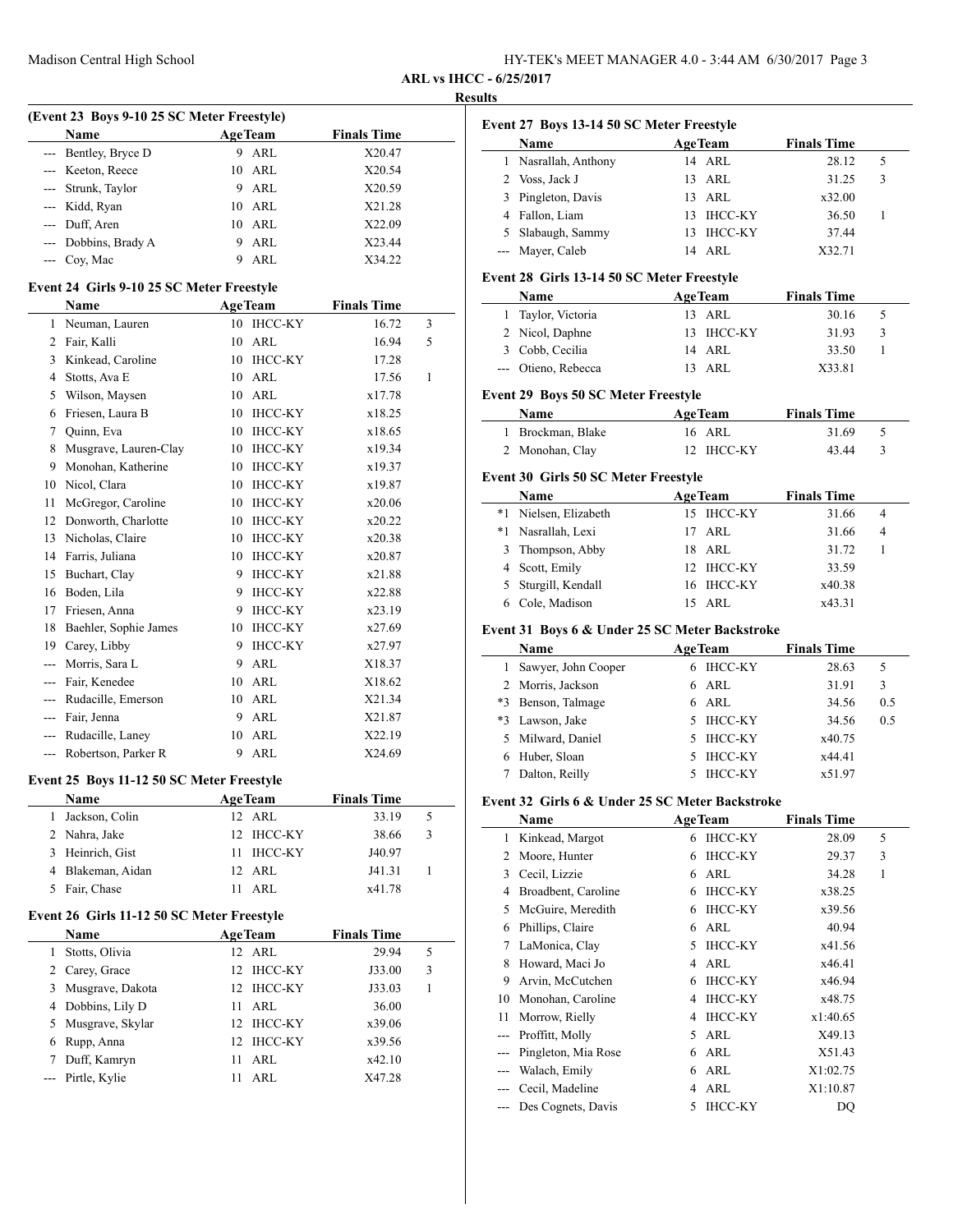| HY-TEK's MEET MANAGER 4.0 - 3:44 AM 6/30/2017 Page 4 |  |
|------------------------------------------------------|--|
|------------------------------------------------------|--|

### **Resu**

|               | Event 33 Boys 7-8 25 SC Meter Backstroke  |        |                |                    |   |
|---------------|-------------------------------------------|--------|----------------|--------------------|---|
|               | Name                                      |        | <b>AgeTeam</b> | <b>Finals Time</b> |   |
| 1             | Donworth, Patrick                         | 8      | <b>IHCC-KY</b> | 26.28              | 5 |
|               | 2 Neal, Carson                            | 8      | ARL            | 26.78              | 3 |
| 3             | Howard, Jace                              | 7      | ARL            | 30.12              | 1 |
|               | 4 Boardman, Henry                         | 7      | IHCC-KY        | 31.32              |   |
| 5             | Harris, Quin                              |        | 8 IHCC-KY      | x32.44             |   |
|               | 6 Codell, John Garner                     | 7      | IHCC-KY        | x33.13             |   |
| 7             | LaMonica, Grady                           |        | 8 IHCC-KY      | x33.25             |   |
| 8             | Nicholas, Carson                          |        | 8 IHCC-KY      | x33.72             |   |
|               | 9 Nahra, Woods                            | 8      | <b>IHCC-KY</b> | x34.44             |   |
|               | 10 Knecht, Nicholas C                     |        | 8 ARL          | x35.29             |   |
| 11            | Vaughan, Emory                            |        | 7 IHCC-KY      | x37.59             |   |
| 12            | Van Meter, Isaac                          |        | 7 IHCC-KY      | x38.03             |   |
| 13            | Graham, Reid                              |        | 7 IHCC-KY      | x45.22             |   |
| 14            | Vaughan, Cannon                           | $\tau$ | IHCC-KY        | x48.19             |   |
| 15            | McLean, Shep                              | 7      | IHCC-KY        | x1:03.46           |   |
|               | --- Herbst, Carson                        |        | 8 ARL          | X27.66             |   |
|               | --- Perry, Lawson G                       | 7      | ARL            | X32.46             |   |
|               | --- Rudacille, Gannon                     | 8      | ARL            | X32.46             |   |
|               | --- Kidd, Garrett                         | 8      | ARL            | X35.66             |   |
|               | --- Blakeman, Logan                       | 8      | ARL            | X38.07             |   |
|               | --- Coy, Bond                             | 7      | ARL            | XDO                |   |
| $---$         | Reljac, Michael                           | 7      | ARL            | XDQ                |   |
|               |                                           |        |                |                    |   |
|               | Event 34 Girls 7-8 25 SC Meter Backstroke |        |                |                    |   |
|               | Name                                      |        | <b>AgeTeam</b> | <b>Finals Time</b> |   |
|               |                                           |        |                |                    |   |
|               | 1 Morrett, Isabella                       |        | 8 ARL          | 25.43              | 5 |
|               | 2 Boardman, Kate                          | 8      | <b>IHCC-KY</b> | 27.41              |   |
|               | 3 Arnold, Maecy                           | 8      | ARL            | 27.94              | 3 |
|               | 4 Powell, Eli                             | 8      | IHCC-KY        | 28.15              | 1 |
|               | 5 Benson, Tatum A                         | 8      | ARL            | x29.63             |   |
|               | 6 Nicol, Lida                             | 7      | <b>IHCC-KY</b> | x29.65             |   |
|               | 7 Fallon, Ava                             |        | 8 IHCC-KY      | x29.66             |   |
| 8             | Heinrich, Lucy                            |        | 7 IHCC-KY      | x30.22             |   |
| 9             | McGuire, Madelyn                          |        | 8 IHCC-KY      | x30.69             |   |
|               | 10 Clay, Eleanor                          |        | 7 IHCC-KY      | x32.44             |   |
| 11            | McCoy, Elizabeth                          | 8      | <b>IHCC-KY</b> | x32.65             |   |
| 12            | Arvin, Bishop                             | 7      | <b>IHCC-KY</b> | x33.19             |   |
| 13            | Huber, Gratz                              | 7      | <b>IHCC-KY</b> | x34.09             |   |
| 14            | Farris, Natalie                           | 8      | <b>IHCC-KY</b> | x35.05             |   |
| 15            | Quinn, Eliza                              | 7      | IHCC-KY        | x36.69             |   |
| 16            | Donworth, Maggie                          | 7      | IHCC-KY        | x52.75             |   |
| $--$          | Pingleton, Anne Kate                      | 8      | ARL            | X26.72             |   |
|               | --- Collier, Arabella G                   | 7      | ARL            | X27.56             |   |
|               | --- Smith, Ann B                          | 7      | ARL            | X28.09             |   |
|               | --- Nasrallah, Bella A                    | 8      | ARL            | X29.34             |   |
|               | --- McHale, Lilly                         | 8      | ARL            | X31.03             |   |
|               | --- Wiggins, Avery                        | 7      | ARL            | X32.07             |   |
| $--$<br>$---$ | Keeton, Josie<br>Cornelison, Aubrey       | 7<br>7 | ARL<br>ARL     | X43.44<br>X57.68   |   |

# **Event 35 Boys 9-10 25 SC Meter Backstroke**

| Name               | <b>AgeTeam</b> | <b>Finals Time</b> |   |
|--------------------|----------------|--------------------|---|
| 1 Fallon, Ben      | 10 IHCC-KY     | 22.19              | 5 |
| 2 Jackson, Tanner  | 9 ARL          | 22.62              | 3 |
| 3 Benson, Truman T | 10 ARL         | 23.03              |   |
| 4 Kirk, Chase      | IHCC-KY        | 23.69              |   |

| ılts  |                   |    |                |        |
|-------|-------------------|----|----------------|--------|
| 5.    | Huber, Green      | 9  | <b>IHCC-KY</b> | x24.18 |
| 6     | Lair, Colin       | 9  | ARL            | x25.23 |
| 7     | Nahra, Nick       | 10 | <b>IHCC-KY</b> | x31.18 |
| 8     | Harris, Graham    | 10 | <b>IHCC-KY</b> | x33.22 |
| $---$ | Smith, Danny      |    | $10$ ARL       | X25.44 |
|       | Kidd, Ryan        |    | 10 ARL         | X25.50 |
|       | Duff, Aren        |    | $10$ ARL       | X25.78 |
| $---$ | Bentley, Bryce D  | 9. | ARL            | X26.03 |
|       | Arnold, Kole D    |    | $10$ ARL       | X26.53 |
|       | Strunk, Taylor    | 9  | ARL            | X27.15 |
|       | --- Keeton, Reece |    | 10 ARL         | X29.47 |
| $---$ | Dobbins, Brady A  | 9  | ARL            | X32.00 |
|       | Coy, Mac          | 9  | ARL            | X33.34 |
|       |                   |    |                |        |

### **Event 36 Girls 9-10 25 SC Meter Backstroke**

|       | Name                  |    | <b>AgeTeam</b> | <b>Finals Time</b> |   |
|-------|-----------------------|----|----------------|--------------------|---|
| 1     | Stotts, Ava E         |    | 10 ARL         | 20.28              | 5 |
| 2     | Neuman, Lauren        | 10 | <b>IHCC-KY</b> | 21.40              | 3 |
| 3     | Musgrave, Lauren-Clay | 10 | <b>IHCC-KY</b> | 23.25              |   |
| 4     | Nicol, Clara          | 10 | <b>IHCC-KY</b> | x23.53             | 1 |
| 5     | Friesen, Laura B      | 10 | <b>IHCC-KY</b> | x24.00             |   |
| 6     | Farris, Juliana       | 10 | <b>IHCC-KY</b> | x24.60             |   |
| 7     | Wilson, Maysen        | 10 | ARL            | 24.90              |   |
| 8     | Buchart, Clay         | 9  | <b>IHCC-KY</b> | x25.06             |   |
| 9     | Monohan, Katherine    | 10 | <b>IHCC-KY</b> | x25.37             |   |
| 10    | Donworth, Charlotte   | 10 | <b>IHCC-KY</b> | x25.60             |   |
| 11    | Nicholas, Claire      | 10 | <b>IHCC-KY</b> | x25.75             |   |
| 12    | Kinkead, Caroline     | 10 | <b>IHCC-KY</b> | x26.03             |   |
| 13    | Morris, Sara L        | 9  | ARL            | x26.16             |   |
| 14    | Quinn, Eva            | 10 | <b>IHCC-KY</b> | x26.31             |   |
| 15    | Boden, Lila           | 9  | <b>IHCC-KY</b> | x26.43             |   |
| 16    | Baehler, Sophie James | 10 | <b>IHCC-KY</b> | x26.57             |   |
| 17    | Friesen, Anna         | 9  | <b>IHCC-KY</b> | x29.00             |   |
| 18    | Carey, Libby          | 9  | <b>IHCC-KY</b> | x29.03             |   |
| 19    | McGregor, Caroline    | 10 | <b>IHCC-KY</b> | x30.37             |   |
| ---   | Fair, Kalli           | 10 | ARL            | X20.53             |   |
| ---   | Fair, Kenedee         | 10 | ARL            | X23.66             |   |
| ---   | Rudacille, Laney      | 10 | ARL            | X25.50             |   |
| $---$ | Fair, Jenna           | 9  | ARL            | X26.59             |   |
|       | Robertson, Parker R   | 9  | ARL            | X27.15             |   |
| $---$ | Rudacille, Emerson    | 10 | <b>ARL</b>     | X27.72             |   |

# **Event 37 Boys 11-12 50 SC Meter Backstroke**

| <b>Name</b>       | <b>AgeTeam</b> | <b>Finals Time</b> |   |
|-------------------|----------------|--------------------|---|
| 1 Jackson, Colin  | 12 ARL         | 38.90              | 5 |
| 2 Nahra, Jake     | 12 IHCC-KY     | 50.06              | 3 |
| 3 Heinrich, Gist  | 11 IHCC-KY     | 50.56              |   |
| 4 Fair, Chase     | 11 ARL         | 57.00              |   |
| 5 Blakeman, Aidan | ARL            | x57.53             |   |

### **Event 38 Girls 11-12 50 SC Meter Backstroke**

| Name                 | <b>AgeTeam</b> | <b>Finals Time</b> |  |
|----------------------|----------------|--------------------|--|
| Stotts, Olivia       | $12$ ARL       | 34.50<br>5         |  |
| 2 Musgrave, Skylar   | 12 IHCC-KY     | 3<br>42.00         |  |
| 3 Scott, Emily       | 12 IHCC-KY     | 43.57              |  |
| 4 Duff, Kamryn       | ARL<br>11      | 52.15              |  |
| 5 Pirtle, Kylie      | ARL<br>11      | x1:05.32           |  |
| --- Musgrave, Dakota | 12 IHCC-KY     | X41.28             |  |
| --- Dobbins, Lily D  | ARL            | X44.16             |  |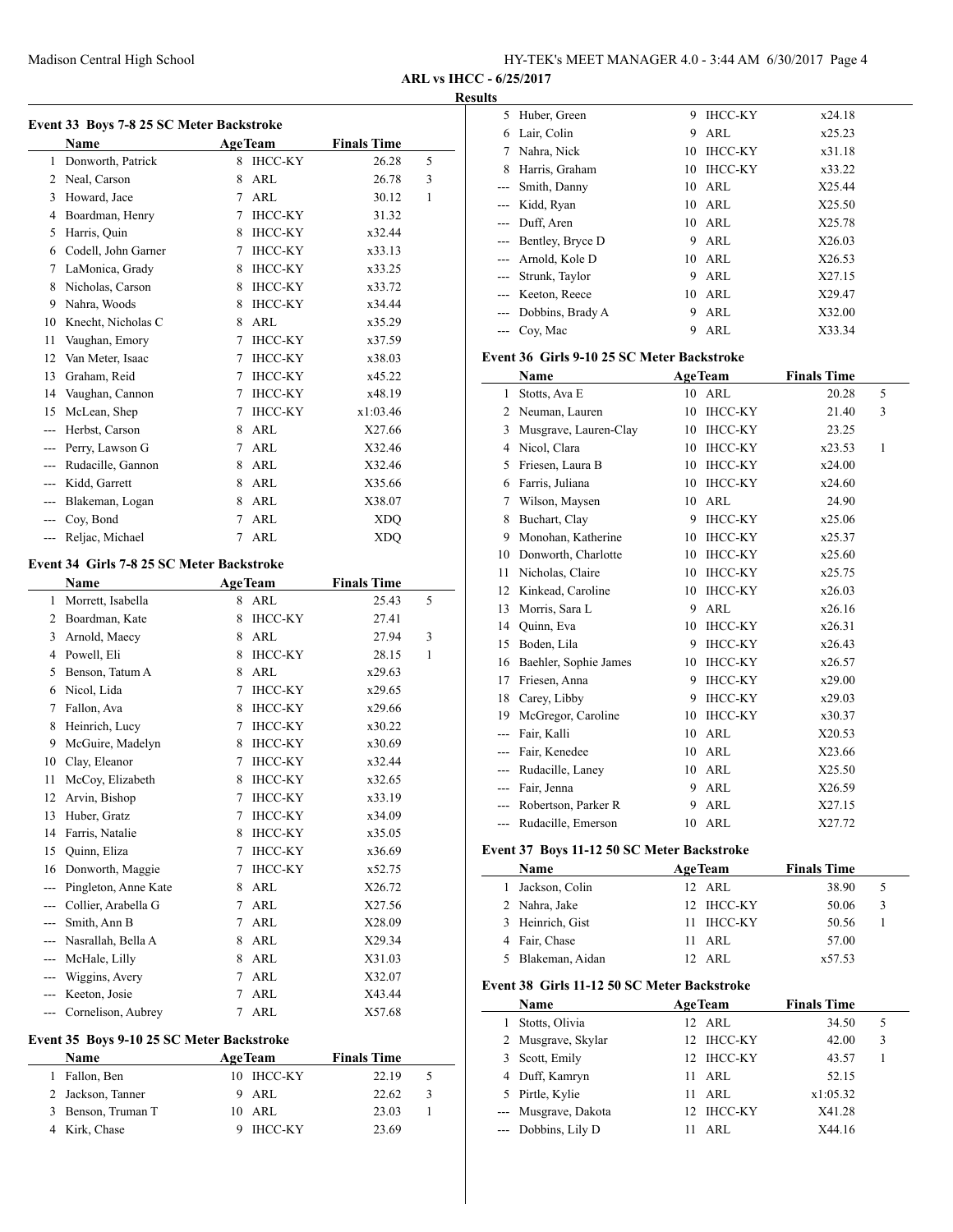| HY-TEK's MEET MANAGER 4.0 - 3:44 AM 6/30/2017 Page 5 |  |
|------------------------------------------------------|--|
|------------------------------------------------------|--|

#### **Results**

|     | (Event 38 Girls 11-12 50 SC Meter Backstroke)  |    |                |                    |   |
|-----|------------------------------------------------|----|----------------|--------------------|---|
|     | Name                                           |    | <b>AgeTeam</b> | <b>Finals Time</b> |   |
|     | Carey, Grace                                   |    | 12 IHCC-KY     | DQ                 |   |
|     | Event 39 Boys 13-14 50 SC Meter Backstroke     |    |                |                    |   |
|     | Name                                           |    | <b>AgeTeam</b> | <b>Finals Time</b> |   |
|     | 1 Nasrallah, Anthony                           |    | 14 ARL         | 35.25              | 5 |
|     | 2 Pingleton, Davis                             | 13 | ARL            | 36.44              | 3 |
|     | 3 Voss, Jack J                                 | 13 | ARL            | x41.09             |   |
|     | 4 Fallon, Liam                                 | 13 | IHCC-KY        | 42.31              | 1 |
|     | 5 Slabaugh, Sammy                              | 13 | IHCC-KY        | 50.15              |   |
|     | --- Mayer, Caleb                               |    | 14 ARL         | X44.50             |   |
|     |                                                |    |                |                    |   |
|     | Event 40 Girls 13-14 50 SC Meter Backstroke    |    |                |                    |   |
|     | Name                                           |    | <b>AgeTeam</b> | <b>Finals Time</b> |   |
|     | 1 Nicol, Daphne                                |    | 13 IHCC-KY     | 35.75              | 5 |
|     | 2 Brown, Kayla                                 | 14 | ARL            | 40.35              | 3 |
|     | 3 Young, Olivia                                |    | 14 ARL         | 40.44              | 1 |
|     | --- Cobb, Cecilia                              |    | 14 ARL         | X42.84             |   |
|     | Event 41 Boys 50 SC Meter Backstroke           |    |                |                    |   |
|     | Name                                           |    | <b>AgeTeam</b> | <b>Finals Time</b> |   |
| 1   | Brockman, Blake                                |    | 16 ARL         | 38.09              | 5 |
|     | 2 Monohan, Clay                                |    | 12 IHCC-KY     | 55.41              | 3 |
|     | <b>Event 42 Girls 50 SC Meter Backstroke</b>   |    |                |                    |   |
|     | Name                                           |    | <b>AgeTeam</b> | <b>Finals Time</b> |   |
|     | 1 Thompson, Abby                               |    | 18 ARL         | 35.28              | 5 |
|     | 2 Nielsen, Elizabeth                           | 15 | IHCC-KY        | 38.75              | 3 |
|     |                                                |    |                |                    |   |
|     | 3 Nasrallah, Lexi                              | 17 | ARL            | 40.62              | 1 |
|     | 4 Sturgill, Kendall                            |    | 16 IHCC-KY     | 52.65              |   |
| 5   | Cole, Madison                                  |    | 15 ARL         | x59.22             |   |
|     | Event 43 Boys 8 & Under 25 SC Meter Butterfly  |    |                |                    |   |
|     | Name                                           |    | <b>AgeTeam</b> | <b>Finals Time</b> |   |
|     | 1 LaMonica, Grady                              | 8  | <b>IHCC-KY</b> | 29.42              | 5 |
|     | 2 Howard, Jace                                 | 7  | ARL            | 31.47              | 3 |
|     | 3 Nahra, Woods                                 | 8  | IHCC-KY        | 33.06              | 1 |
|     | 4 Rudacille, Gannon                            | 8  | ARL            | 33.34              |   |
|     | 5 Van Meter, Isaac                             | 7  | <b>IHCC-KY</b> | x34.00             |   |
|     | 6 Knecht, Nicholas C                           | 8  | ARL            | x37.12             |   |
| 7   | Nicholas, Carson                               | 8  | IHCC-KY        | x49.06             |   |
|     | Event 44 Girls 8 & Under 25 SC Meter Butterfly |    |                |                    |   |
|     | Name                                           |    | <b>AgeTeam</b> | <b>Finals Time</b> |   |
|     | 1 Nasrallah, Bella A                           | 8  | ARL            | 26.28              | 5 |
|     | 2 Fallon, Ava                                  | 8  | <b>IHCC-KY</b> | 26.94              | 3 |
|     | 3 Pingleton, Anne Kate                         | 8  | ARL            | 27.40              | 1 |
|     | 4 Nicol, Lida                                  | 7  | <b>IHCC-KY</b> | 33.44              |   |
|     | 5 Farris, Natalie                              | 8  | <b>IHCC-KY</b> | x38.12             |   |
|     | 6 Arvin, Bishop                                | 7  | IHCC-KY        | x41.41             |   |
| --- | Arnold, Maecy                                  | 8  | ARL            | DQ                 |   |
|     |                                                |    |                |                    |   |
|     | Event 45 Boys 9-10 25 SC Meter Butterfly       |    |                |                    |   |
|     | Name                                           |    | <b>AgeTeam</b> | <b>Finals Time</b> |   |
|     | 1 Fallon, Ben                                  |    | 10 IHCC-KY     | 20.22              | 5 |
|     | 2 Cobb, Logan                                  | 10 | ARL            | 20.47              | 3 |
| 3   | Lair, Colin                                    | 9  | ARL            | 23.59              | 1 |
|     | 4 Kirk, Chase                                  | 9  | <b>IHCC-KY</b> | 24.62              |   |

5 Keeton, Reece 10 ARL x26.10

| 6 | Harris, Graham       |    | 10 IHCC-KY | x31.25 |
|---|----------------------|----|------------|--------|
|   | --- Arnold, Kole D   |    | 10 ARL     | X23.69 |
|   | --- Jackson, Tanner  | 9  | ARL        | X23.81 |
|   | --- Huber, Green     | 9  | IHCC-KY    | X24.40 |
|   | --- Benson, Truman T |    | 10 ARL     | X27.56 |
|   | --- Smith, Danny     | 10 | ARL        | X27.63 |
|   | --- Bentley, Bryce D | 9  | ARL        | X30.00 |
|   | --- Strunk, Taylor   | 9  | ARL        | X30.18 |
|   | --- Duff, Aren       | 10 | ARL        | X34.38 |
|   | --- Dobbins, Brady A |    | ARL        | XDO    |

### **Event 46 Girls 9-10 25 SC Meter Butterfly**

|       | Name                  | <b>AgeTeam</b> |                | <b>Finals Time</b> |   |  |
|-------|-----------------------|----------------|----------------|--------------------|---|--|
| 1     | Friesen, Laura B      | 10             | IHCC-KY        | 19.91              | 5 |  |
| 2     | Stotts, Ava E         | 10             | ARL            | 20.66              | 1 |  |
| 3     | Fair, Kalli           |                | 10 ARL         | 20.78              | 3 |  |
| 4     | Morris, Sara L        | 9              | ARL            | x21.38             |   |  |
| 5     | McGregor, Caroline    | 10             | <b>IHCC-KY</b> | 22.44              |   |  |
| 6     | Kinkead, Caroline     | 10             | <b>IHCC-KY</b> | x24.06             |   |  |
| 7     | Farris, Juliana       | 10             | <b>IHCC-KY</b> | x24.53             |   |  |
| 8     | Friesen, Anna         | 9              | <b>IHCC-KY</b> | x24.66             |   |  |
| 9     | Musgrave, Lauren-Clay | 10             | <b>IHCC-KY</b> | x25.16             |   |  |
| $*10$ | Boden, Lila           | 9              | <b>IHCC-KY</b> | x26.78             |   |  |
| $*10$ | Nicholas, Claire      | 10             | <b>IHCC-KY</b> | x26.78             |   |  |
| 12    | Monohan, Katherine    | 10             | <b>IHCC-KY</b> | x28.72             |   |  |
|       | Wilson, Maysen        | 10             | ARL            | X22.35             |   |  |
| ---   | Fair, Kenedee         | 10             | ARL            | X23.31             |   |  |
| ---   | Rudacille, Laney      | 10             | ARL            | X23.75             |   |  |
| ---   | Fair, Jenna           | 9              | ARL            | X25.60             |   |  |
| ---   | Rudacille, Emerson    | 10             | ARL            | X29.00             |   |  |
| $---$ | Robertson, Parker R   | 9              | ARL            | X33.19             |   |  |

# **Event 47 Boys 11-12 50 SC Meter Butterfly**

| <b>Name</b>      | <b>AgeTeam</b> | <b>Finals Time</b> |  |
|------------------|----------------|--------------------|--|
| 1 Jackson, Colin | 12 ARL         | 40.50              |  |

# **Event 48 Girls 11-12 50 SC Meter Butterfly**

| Name               | <b>AgeTeam</b> | <b>Finals Time</b> |   |
|--------------------|----------------|--------------------|---|
| 1 Carey, Grace     | 12 IHCC-KY     | 33.97              | 5 |
| 2 Stotts, Olivia   | 12 ARL         | 34.40              | 3 |
| 3 Musgrave, Dakota | 12 IHCC-KY     | 35.88              |   |
| 4 Dobbins, Lily D  | $11$ ARI.      | 43.14              |   |
| 5 Musgrave, Skylar | 12 IHCC-KY     | x43.66             |   |

# **Event 49 Boys 13-14 50 SC Meter Butterfly**

| Name                 | <b>AgeTeam</b> | <b>Finals Time</b> |  |
|----------------------|----------------|--------------------|--|
| 1 Nasrallah, Anthony | 14 ARL         | 31.00              |  |
| 2 Voss, Jack J       | 13 ARL         | 31.75              |  |
| 3 Pingleton, Davis   | 13 ARL         | x33.09             |  |
| 4 Fallon, Liam       | 13 IHCC-KY     | 46.18              |  |

# **Event 50 Girls 13-14 50 SC Meter Butterfly**

| Name                | <b>AgeTeam</b> | <b>Finals Time</b> |   |
|---------------------|----------------|--------------------|---|
| 1 Young, Olivia     | 14 ARL         | 33.60              |   |
| 2 Taylor, Victoria  | $13$ ARL       | 33.78              | 3 |
| 3 Nicol, Daphne     | 13 IHCC-KY     | 34.65              |   |
| 4 Cobb, Cecilia     | 14 ARL         | x40.97             |   |
| --- Brown, Kayla    | 14 ARL         | X39.09             |   |
| --- Otieno, Rebecca | ARL            | X44.66             |   |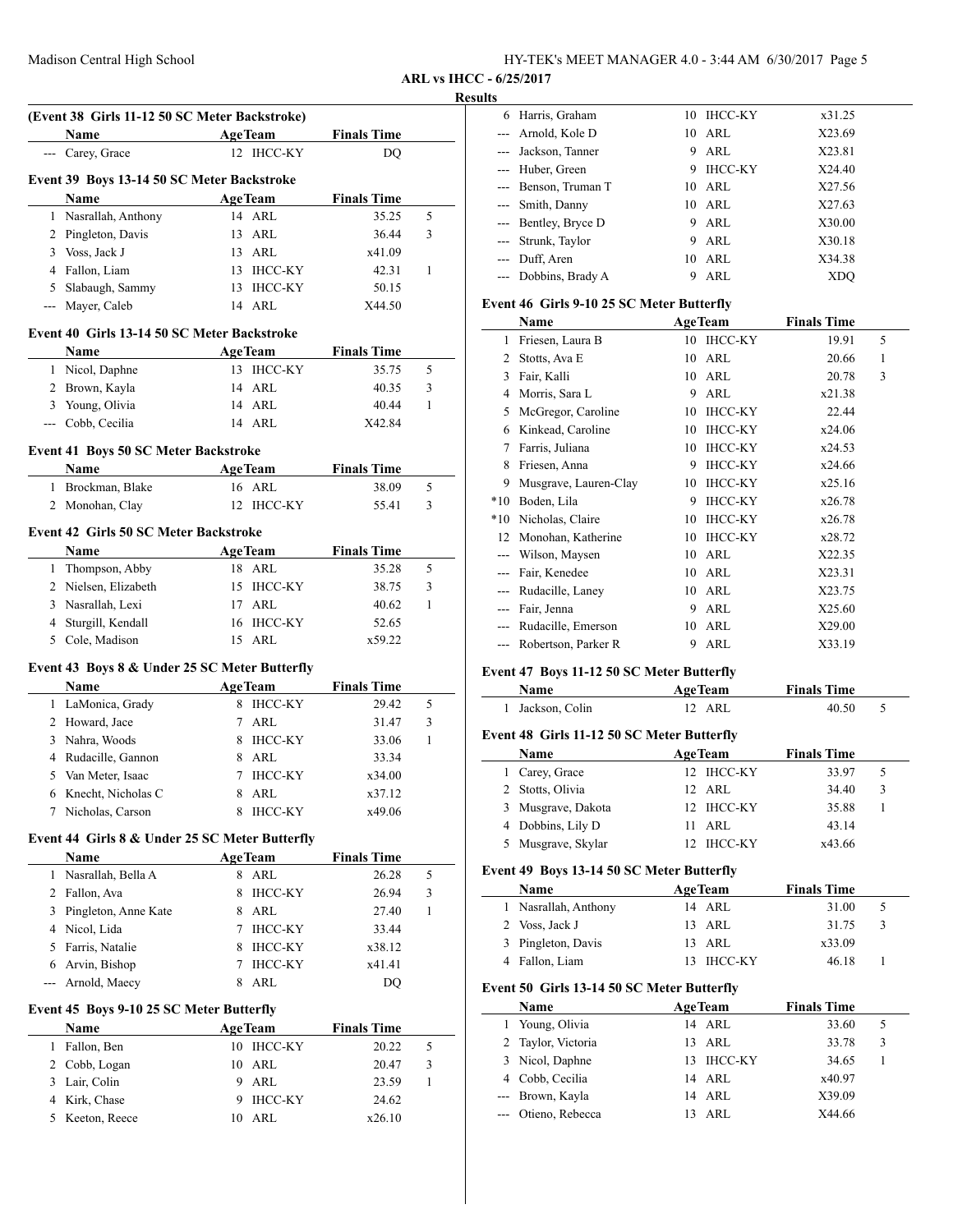| HY-TEK's MEET MANAGER 4.0 - 3:44 AM 6/30/2017 Page 6 |  |
|------------------------------------------------------|--|
|------------------------------------------------------|--|

#### **Results**

|   | <b>Event 51 Boys 50 SC Meter Butterfly</b>       |     |                |                    |   |
|---|--------------------------------------------------|-----|----------------|--------------------|---|
|   | Name                                             |     | <b>AgeTeam</b> | <b>Finals Time</b> |   |
| 1 | Brockman, Blake                                  |     | 16 ARL         | 31.85              | 5 |
| 2 | Slabaugh, Sammy                                  | 13  | <b>IHCC-KY</b> | 52.96              | 3 |
| 3 | Monohan, Clay                                    |     | 12 IHCC-KY     | 1:03.25            | 1 |
|   | <b>Event 52 Girls 50 SC Meter Butterfly</b>      |     |                |                    |   |
|   | <b>Name</b>                                      |     | <b>AgeTeam</b> | <b>Finals Time</b> |   |
|   | Thompson, Abby                                   |     | 18 ARL         | 32.06              | 5 |
|   | Nielsen, Elizabeth                               | 15  | IHCC-KY        | 33.56              | 3 |
| 3 | Rupp, Anna                                       | 12. | IHCC-KY        | 48.81              |   |
|   | Event 53 Boys 8 & Under 25 SC Meter Breaststroke |     |                |                    |   |
|   | <b>Name</b>                                      |     | <b>AgeTeam</b> | <b>Finals Time</b> |   |
| 1 | Howard, Jace                                     | 7   | ARL            | J26.40             |   |
| 2 | Herbst, Carson                                   | 8   | ARL            | J28.44             | 5 |
| 3 | Neal, Carson                                     | 8   | ARL            | xJ29.13            | 3 |

| 4 Van Meter, Isaac    | 7 IHCC-KY | J30.44 |
|-----------------------|-----------|--------|
| 5 Codell, John Garner | 7 IHCC-KY | 44.44  |
| --- Perry, Lawson G   | 7 ARL     | X41.22 |

## **Event 54 Girls 8 & Under 25 SC Meter Breaststroke**

 $\overline{\phantom{a}}$ 

|                | Name                 |   | <b>AgeTeam</b> | <b>Finals Time</b> |   |
|----------------|----------------------|---|----------------|--------------------|---|
| 1              | Arnold, Maecy        |   | 8 ARL          | 30.25              | 5 |
| 2              | Powell, Eli          | 8 | <b>IHCC-KY</b> | 31.13              | 3 |
| 3              | Nasrallah, Bella A   | 8 | ARL            | 31.22              | 1 |
| 4              | Morrett, Isabella    | 8 | ARL            | x32.37             |   |
| 5              | Pingleton, Anne Kate | 8 | <b>ARL</b>     | x33.18             |   |
| 6              | Farris, Natalie      | 8 | <b>IHCC-KY</b> | 33.63              |   |
| 7              | Nicol, Lida          | 7 | <b>IHCC-KY</b> | x34.78             |   |
| 8              | Clay, Eleanor        | 7 | <b>IHCC-KY</b> | x35.32             |   |
| 9              | Boardman, Kate       | 8 | <b>IHCC-KY</b> | x36.53             |   |
| 10             | McGuire, Madelyn     | 8 | <b>IHCC-KY</b> | x37.16             |   |
| 11             | Quinn, Eliza         | 7 | <b>IHCC-KY</b> | x40.18             |   |
| 12             | Huber, Gratz         | 7 | <b>IHCC-KY</b> | x41.34             |   |
| 13             | Arvin, Bishop        | 7 | <b>IHCC-KY</b> | x41.56             |   |
| 14             | McGuire, Meredith    | 6 | <b>IHCC-KY</b> | x42.16             |   |
| 15             | Heinrich, Lucy       | 7 | <b>IHCC-KY</b> | x42.43             |   |
| 16             | McCoy, Elizabeth     | 8 | <b>IHCC-KY</b> | x56.59             |   |
| $\overline{a}$ | McHale, Lilly        | 8 | ARL            | X32.09             |   |
|                | Collier, Arabella G  | 7 | ARL            | X33.67             |   |
|                | Keeton, Josie        | 7 | ARL            | X37.56             |   |
|                | Cecil, Lizzie        | 6 | ARL            | X38.31             |   |
|                | Benson, Tatum A      | 8 | ARL            | X40.10             |   |
|                |                      |   |                |                    |   |

# **Event 55 Boys 9-10 25 SC Meter Breaststroke**

|       | <b>Name</b>      |    | <b>AgeTeam</b> | <b>Finals Time</b> |   |
|-------|------------------|----|----------------|--------------------|---|
| 1     | Cobb, Logan      | 10 | ARL            | 23.03              | 5 |
| 2     | Keeton, Reece    |    | $10$ ARL       | 24.88              | 3 |
| 3     | Jackson, Tanner  | 9  | ARL            | x26.94             |   |
| 4     | Huber, Green     | 9  | <b>IHCC-KY</b> | 27.72              |   |
| 5     | Nahra, Nick      | 10 | <b>IHCC-KY</b> | 30.22              |   |
|       | Strunk, Taylor   | 9  | ARL            | X25.09             |   |
|       | Smith, Danny     |    | $10$ ARL       | X27.31             |   |
|       | Arnold, Kole D   | 10 | ARL            | X27.44             |   |
|       | Duff, Aren       |    | $10$ ARL       | X29.16             |   |
| $---$ | Bentley, Bryce D | 9  | ARL            | X29.25             |   |
|       | Benson, Truman T | 10 | ARL            | X29.94             |   |
|       | Dobbins, Brady A | 9  | ARL            | X35.19             |   |

| . |                    |            |            |  |
|---|--------------------|------------|------------|--|
|   | $-$ Coy, Mac       | 9 ARL      | X42.18     |  |
|   | --- Harris, Graham | 10 IHCC-KY | DO         |  |
|   | --- Kidd, Ryan     | 10 ARL     | <b>XDO</b> |  |
|   |                    |            |            |  |

# **Event 56 Girls 9-10 25 SC Meter Breaststroke**

|       | Name                  |    | <b>AgeTeam</b> | <b>Finals Time</b> |   |
|-------|-----------------------|----|----------------|--------------------|---|
| 1     | Fair, Kalli           |    | 10 ARL         | 22.00              | 5 |
| 2     | Neuman, Lauren        | 10 | IHCC-KY        | 23.09              | 3 |
| 3     | Kinkead, Caroline     | 10 | <b>IHCC-KY</b> | 23.82              |   |
| 4     | Quinn, Eva            | 10 | <b>IHCC-KY</b> | x24.40             | 1 |
| 5     | Fair, Kenedee         | 10 | <b>ARL</b>     | 24.66              |   |
| 6     | Nicol, Clara          | 10 | <b>IHCC-KY</b> | x24.94             |   |
| 7     | Nicholas, Claire      | 10 | <b>IHCC-KY</b> | x25.38             |   |
| 8     | Musgrave, Lauren-Clay | 10 | <b>IHCC-KY</b> | x25.72             |   |
| 9     | Farris, Juliana       | 10 | <b>IHCC-KY</b> | x27.34             |   |
| 10    | McGregor, Caroline    | 10 | <b>IHCC-KY</b> | x27.50             |   |
| 11    | Rudacille, Emerson    | 10 | ARL            | x27.68             |   |
| 12    | Friesen, Laura B      | 10 | IHCC-KY        | x28.82             |   |
| 13    | Friesen, Anna         | 9  | <b>IHCC-KY</b> | x30.17             |   |
| 14    | Baehler, Sophie James | 10 | <b>IHCC-KY</b> | x30.28             |   |
| 15    | Monohan, Katherine    | 10 | <b>IHCC-KY</b> | x30.53             |   |
| 16    | Buchart, Clay         | 9  | <b>IHCC-KY</b> | x30.65             |   |
| 17    | Carey, Libby          | 9  | <b>IHCC-KY</b> | x39.47             |   |
| $---$ | Wilson, Maysen        | 10 | ARL            | X28.57             |   |
| $---$ | Rudacille, Laney      | 10 | ARL            | X28.78             |   |
|       | Fair, Jenna           | 9  | <b>ARL</b>     | X30.53             |   |
| $---$ | Robertson, Parker R   | 9  | ARL            | X32.10             |   |

# **Event 57 Boys 11-12 50 SC Meter Breaststroke**

| Name              | <b>AgeTeam</b> | <b>Finals Time</b> |   |
|-------------------|----------------|--------------------|---|
| 1 Monohan, Clay   | 12 IHCC-KY     | 46.75              |   |
| 2 Nahra, Jake     | 12 IHCC-KY     | 53.47              | 3 |
| 3 Blakeman, Aidan | 12 ARL         | 58.47              |   |

### **Event 58 Girls 11-12 50 SC Meter Breaststroke**

|                                               | <b>Name</b>                                  | <b>AgeTeam</b> | <b>Finals Time</b> |   |  |  |
|-----------------------------------------------|----------------------------------------------|----------------|--------------------|---|--|--|
| 1                                             | Musgrave, Dakota                             | 12 IHCC-KY     | 40.28              | 5 |  |  |
| 2                                             | Stotts, Olivia                               | $12$ ARL       | 42.12              |   |  |  |
| 3.                                            | Scott, Emily                                 | 12 IHCC-KY     | 45.33              | 3 |  |  |
| 4                                             | Dobbins, Lily D                              | ARL<br>11      | 46.32              | 1 |  |  |
| 5.                                            | Musgrave, Skylar                             | 12 IHCC-KY     | x48.19             |   |  |  |
| 6                                             | Duff, Kamryn                                 | ARL<br>11      | x52.32             |   |  |  |
|                                               | Pirtle, Kylie                                | ARL<br>11      | x1:07.84           |   |  |  |
|                                               | Event 59 Boys 13-14 50 SC Meter Breaststroke |                |                    |   |  |  |
|                                               | <b>Name</b>                                  | <b>AgeTeam</b> | <b>Finals Time</b> |   |  |  |
| 1                                             | Nasrallah, Anthony                           | 14 ARL         | 40.29              | 5 |  |  |
| 2                                             | Mayer, Caleb                                 | 14 ARL         | 47.04              | 3 |  |  |
| Event 60 Girls 13-14 50 SC Meter Breaststroke |                                              |                |                    |   |  |  |

|                                               | Name               | <b>AgeTeam</b>     | <b>Finals Time</b> |   |  |  |  |
|-----------------------------------------------|--------------------|--------------------|--------------------|---|--|--|--|
|                                               | 1 Taylor, Victoria | 13 ARL             | 38.65              | 5 |  |  |  |
|                                               | 2 Cobb, Cecilia    | 14 ARL             | 46.53              | 3 |  |  |  |
|                                               | --- Brown, Kayla   | 14 ARL             | X45.56             |   |  |  |  |
| <b>Event 61 Boys 50 SC Meter Breaststroke</b> |                    |                    |                    |   |  |  |  |
|                                               | $N = -$            | $\Lambda$ as Taxes | Etaale Times       |   |  |  |  |

| Name              | <b>AgeTeam</b> | <b>Finals Time</b> |  |
|-------------------|----------------|--------------------|--|
| 1 Slabaugh, Sammy | 13 IHCC-KY     | 59.62              |  |
| 2 Heinrich, Gist  | 11 IHCC-KY     | 1:01.34            |  |